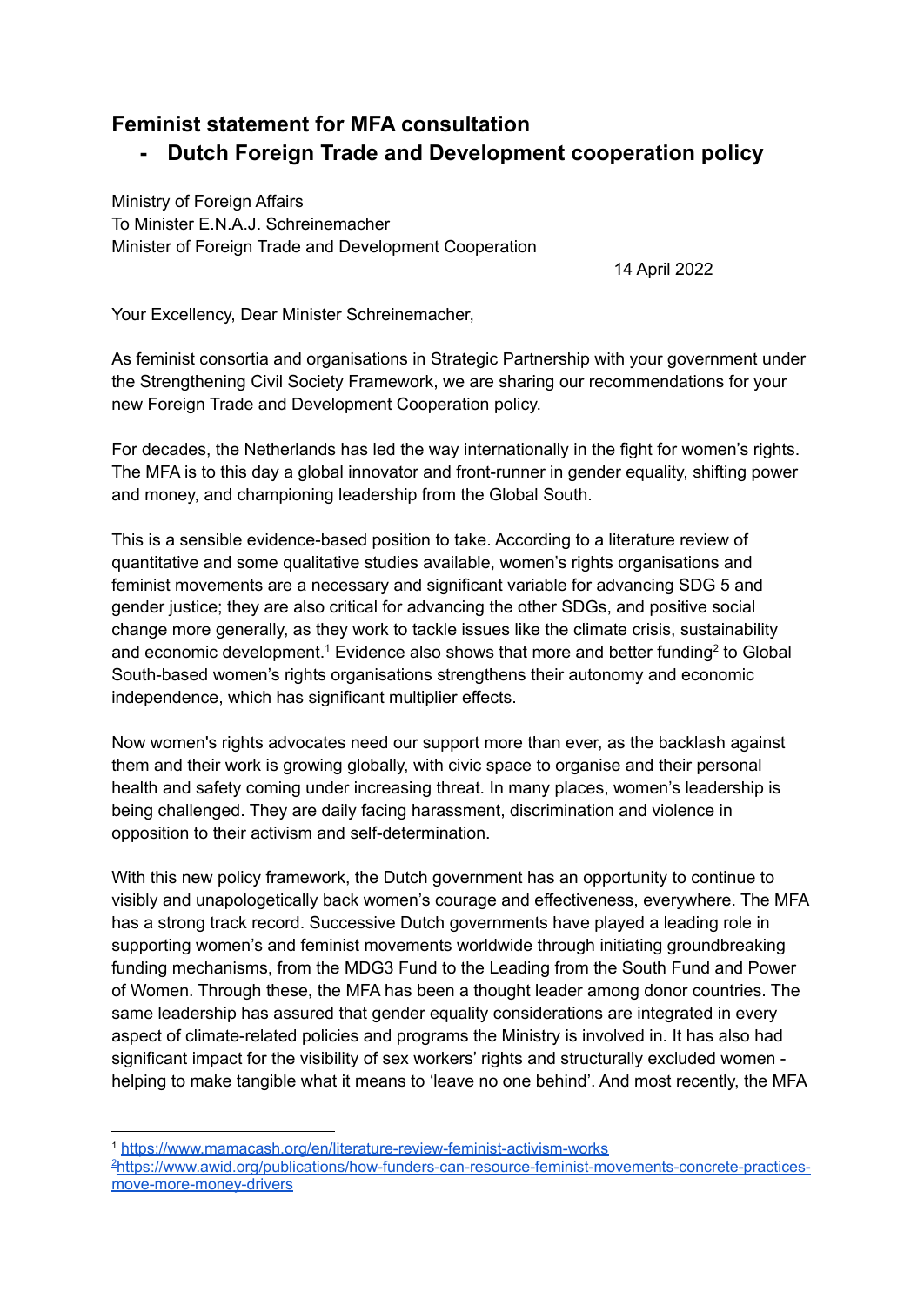has been a driving force within new, promising multi-stakeholder initiatives like the Global Alliance for Sustainable Feminist Movements.

As we know, the MFA's funding support for women's rights is not the norm. According to the OECD DAC, of all gender equality funding only 1% reaches women-led organisations. For structurally excluded groups such as women with disabilities, trans and intersex persons, or sex workers the % is even lower. Only 31% of bilateral ODA earmarked for climate also supported the achievement of gender equality. Of this, only 3% had gender equality as a principal objective, and 28% integrated gender equality as a secondary objective.<sup>3</sup>

In order to deliver on the goals of the new Coalition agreement within this new policy framework we urge you to continue to support and strengthen feminist and women's rights movements, and build on the Ministry's long-standing commitment of successfully reaching local and grassroots feminist groups and organisations in the Global South. Specifically, we call on you to:

- Ensure that gender equality and women's rights is both a stand-alone theme and applied as a crosscutting dimension in all policy areas, at all levels, including international cooperation, foreign trade and investment, climate and sustainable economic development.
- Continue increasing investments in gender equality as a principle and funded goal. Within this,
	- Allocate more flexible, long-term and core funding that is fit for purpose and directly accessible to feminist and women's rights organizations and movements, beyond directing this funding via multilateral institutions.
	- Continue to increase the funding of women-led initiatives and projects through all MFA thematic funding streams including those directed at climate adaptation and mitigation, food security and international value chains.
	- Continue to make good use of trusted, proven mechanisms, such as women's funds, to reach the most critical actors in the Global South - namely women-led organisations and movements, and feminist groups and networks operating at the 'grassroots'.
- Recognise that achieving gender equality requires an approach that is context-sensitive, and yet also stretches beyond specific countries, to incorporate the global and cross-regional. Engage with other OECD countries and in international institutions, including the WTO, UNFCCC and international financial institutions to catalyse change at international levels.
- Actively engage Global South-based organisations and consortia throughout your policy making processes by making all documents accessible in multiple languages, including Southern voices in your advisory structures, and pro-actively inviting

<sup>3</sup>[https://www.oecd.org/dac/gender-development/Making%20Climate%20Finance%20Work%20for%20](https://www.oecd.org/dac/gender-development/Making%20Climate%20Finance%20Work%20for%20Women%20-%20Copy.pdf) [Women%20-%20Copy.pdf](https://www.oecd.org/dac/gender-development/Making%20Climate%20Finance%20Work%20for%20Women%20-%20Copy.pdf)